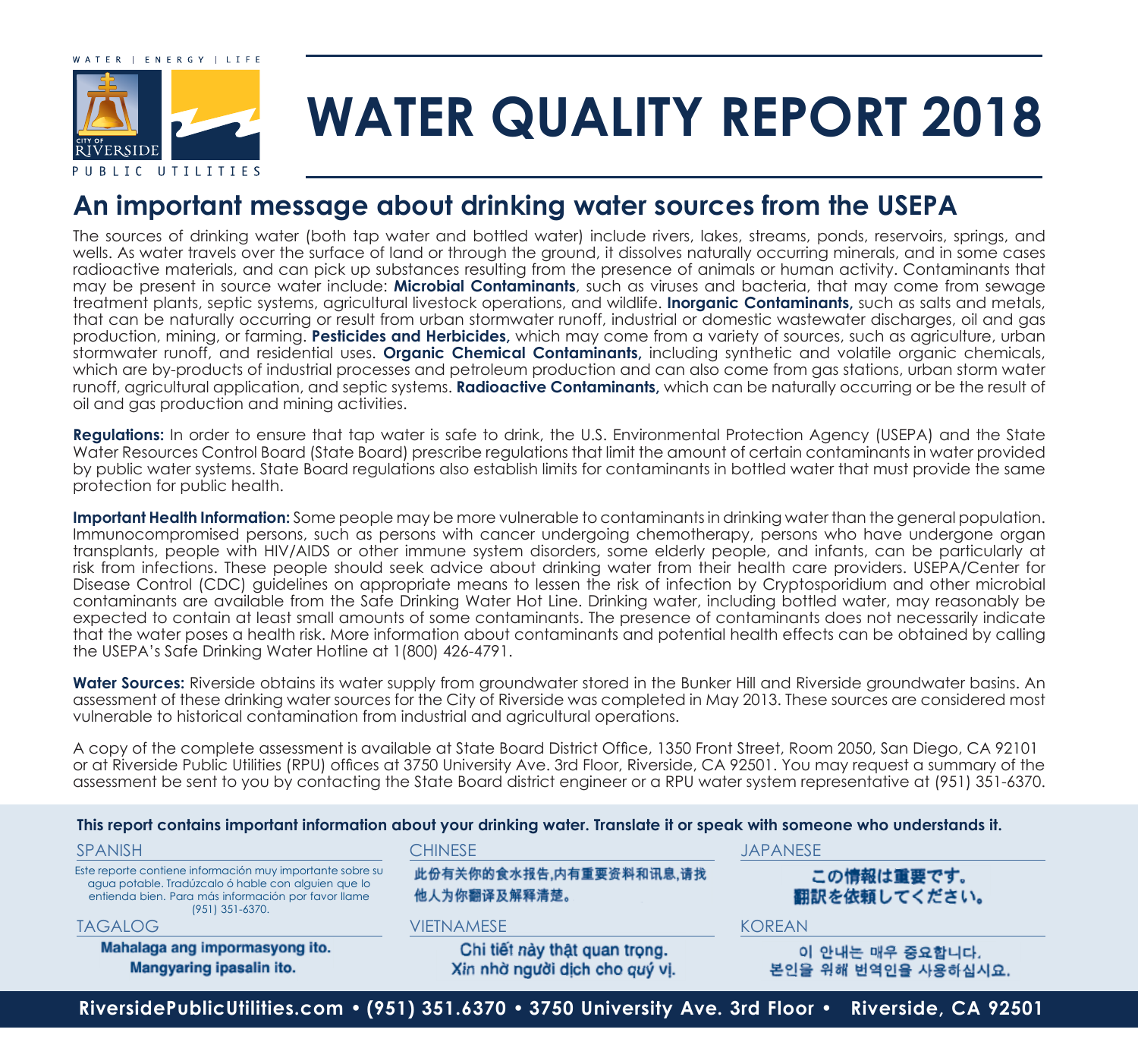### **RIVERSIDE PUBLIC UTILITIES 2018 WATER QUALITY REPORT** PRIMARY STANDARDS: MANDATORY HEALTH-RELATED STANDARDS

| <b>CONTAMINANT</b>                                                    | <b>STATE MCL</b>                    | <b>STATE PHG</b>                   | <b>AVERAGE</b>        | <b>RIVERSIDE PUBLIC UTILITIES</b><br><b>RANGE</b> | <b>SOURCES IN DRINKING WATER</b>                                                                                                                                                                                                                 |  |
|-----------------------------------------------------------------------|-------------------------------------|------------------------------------|-----------------------|---------------------------------------------------|--------------------------------------------------------------------------------------------------------------------------------------------------------------------------------------------------------------------------------------------------|--|
| <b>MICROBIOLOGICAL</b><br>Total Coliform (P/A) (a)                    | 5%                                  | 0 (MCLG)                           | 0.14%                 | $0 - 0.6%$                                        | Naturally present in environment                                                                                                                                                                                                                 |  |
| <b>CLARITY</b><br>Turbidity (John W. North<br><b>Treatment Plant)</b> | TT                                  | <b>NS</b>                          | 0.07 NTU<br>(Highest) | 100% Meeting<br>turbidity limits                  | Soil runoff                                                                                                                                                                                                                                      |  |
| <b>REGULATED ORGANIC</b><br><b>Total Trihalomethanes "TTHMs"</b>      | 80 ppb                              | NS                                 | $4.8$ ppb             | $0.5 - 7.5$ ppb                                   | By-product of drinking water<br>disinfection                                                                                                                                                                                                     |  |
| Chlorine                                                              | 4.0 ppm as Cl2<br>(MRDL)            | 4 ppm as Cl2<br>(MRDLG)            | $0.68$ ppm            | $0.45 - 0.90$ ppm                                 | Drinking water disinfectant added<br>for treatment                                                                                                                                                                                               |  |
| 1,2,3-Trichloropropane                                                | 5 ppt                               | $0.7$ ppt                          | <b>ND</b>             | <b>ND</b>                                         | Various man-made sources                                                                                                                                                                                                                         |  |
| <b>REGULATED INORGANIC</b><br>Arsenic                                 | 10 ppb                              | 4 ppt                              | $1.1$ ppb             | $0 - 2.9$ ppb                                     | Erosion of natural deposits                                                                                                                                                                                                                      |  |
| Fluoride                                                              | $2.0$ ppm                           | 1 ppm                              | $0.5$ ppm             | $0.5 - 0.6$ ppm                                   | Naturally present in environment                                                                                                                                                                                                                 |  |
| Nitrate (as nitrogen, N)                                              | 10 ppm                              | 10 ppm                             | $5.4$ ppm             | $4.6 - 6.2$ ppm                                   | Naturally present in environment                                                                                                                                                                                                                 |  |
| Perchlorate                                                           | 6 ppb                               | 1 ppb                              | <b>ND</b>             | <b>ND</b>                                         | Inorganic chemical used in variety<br>of industrial operatives                                                                                                                                                                                   |  |
| Hexavalent Chromium                                                   | $10$ ppb $*$                        | $0.02$ ppb                         | $2.2$ ppb             | $2.0 - 2.4$ ppb                                   | Discharge from electroplating<br>factories, leather tanneries, wood<br>preservation, chemical synthesis,<br>refractory production, and textile<br>manufacturing facilities; erosion of<br>natural deposits<br>*This MCL was withdrawn on 9/11/17 |  |
| <b>RADIOLOGICAL</b><br>Uranium                                        | 20 pCi/L                            | $0.43$ pCi/L                       | $8.5$ pCi/L           | $6.2 - 12$ pCi/L                                  | Erosion of natural deposits                                                                                                                                                                                                                      |  |
| <b>LEAD/COPPER (AL)</b><br>(90% Household Tap)                        |                                     |                                    |                       |                                                   |                                                                                                                                                                                                                                                  |  |
| Copper (b)                                                            | 1,300 ppb                           | $300$ ppb                          | 450 ppb               | $<$ 50 - 730 ppb                                  | Internal corrosion of home plumbing                                                                                                                                                                                                              |  |
| <b>UNREGULATED CHEMICALS</b>                                          | <b>NOTIFICATION</b><br><b>LEVEL</b> | <b>STATE PHG OR</b><br><b>MCLG</b> | <b>AVERAGE</b>        | <b>RIVERSIDE</b><br><b>RANGE</b>                  |                                                                                                                                                                                                                                                  |  |
| Vanadium                                                              | 50 ppb                              | NS                                 | $6.4$ ppb             | $6 - 6.8$ ppb                                     |                                                                                                                                                                                                                                                  |  |
| <b>Boron</b>                                                          | 1000 ppb                            | <b>NS</b>                          | 143 ppb               | $140 - 150$ ppb                                   |                                                                                                                                                                                                                                                  |  |
| Chlorate                                                              | 800 ppb                             | NS                                 | 61 ppb                | $56 - 66$ ppb                                     | Data from UCMR3 - 2013                                                                                                                                                                                                                           |  |
| Molybdenum                                                            | NS                                  | <b>NS</b>                          | 4.1 ppb               | $4.0 - 4.2$ ppb                                   | Data from UCMR3 - 2013                                                                                                                                                                                                                           |  |
| Strontium                                                             | <b>NS</b>                           | <b>NS</b>                          | 495 ppb               | 490 - 500 ppb                                     | Data from UCMR3 - 2013                                                                                                                                                                                                                           |  |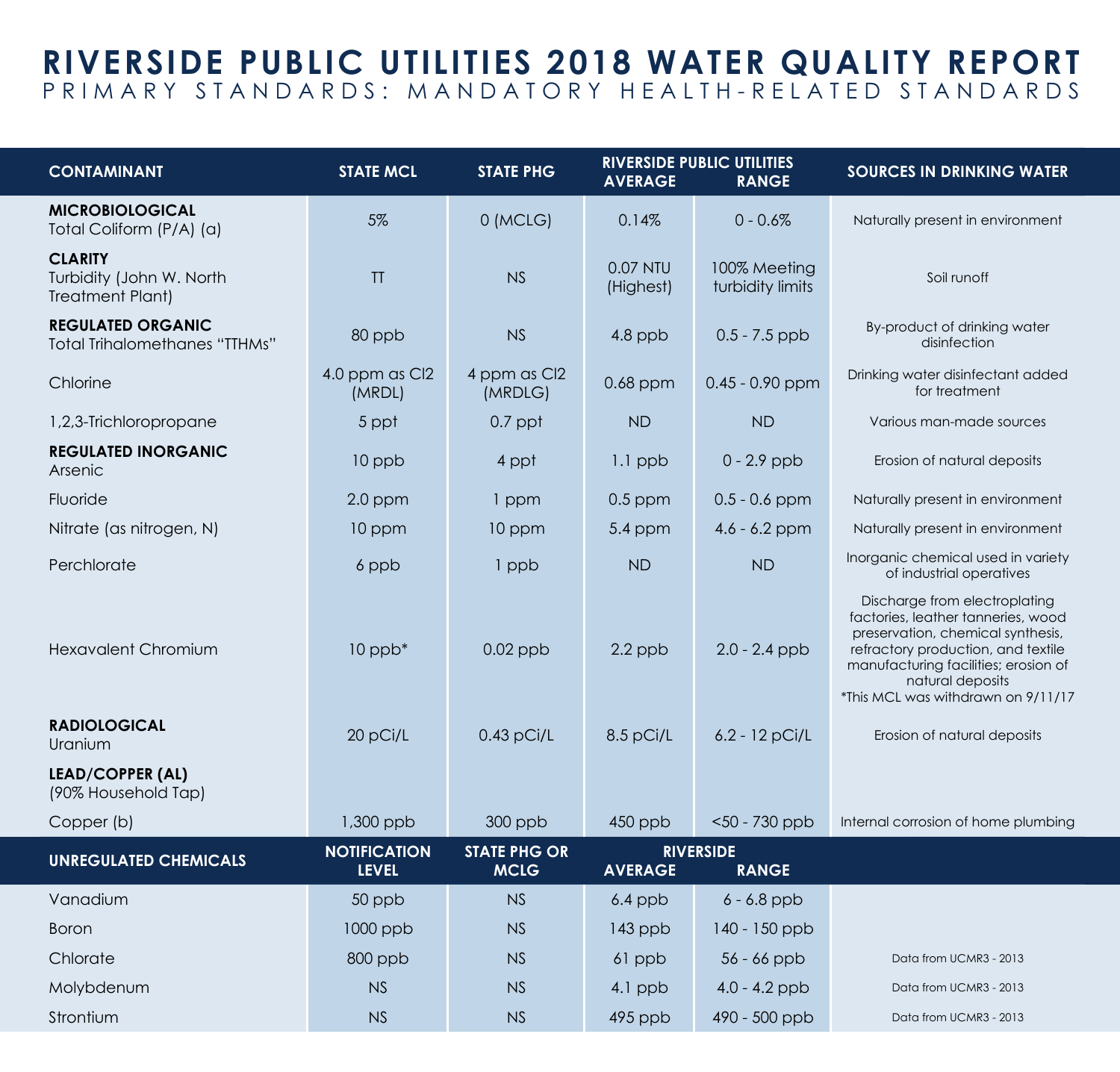#### **Definitions**

**Maximum Contaminant Level (MCL)** The highest level of a contaminant that is allowed in drinking water. Primary MCLs are set as close to the PHGs (or MCLGs) as is economically and technologically feasible. Secondary MCLs are set to protect the odor, taste, and appearance of drinking water.

**Maximum Contaminant Level Goal (MCLG)** The level of a contaminant in drinking water below which there is no known or expected risk to health. MCLGs are set by the US Environmental Protection Agency (USEPA).

**Public Health Goal (PHG)** The level of a contaminant in drinking water below which there is no known or expected health risk. PHGs are set by the California EPA.

**Regulatory Action Level (AL)** The concentration of a contaminant which, if exceeded, triggers treatment or other requirements that a water system must follow.

**Primary Drinking Water Standard (PDWS)** MCLs and MRDL's for contaminants that affect health, along with their monitoring and reporting requirements, and water treatment requirements.

**Maximum Residual Disinfectant Level (MRDL)** The highest level of a disinfectant allowed in drinking water. There is convincing evidence that addition of a disinfectant is necessary for control of microbial contaminants.

**Maximum Residual Disinfectant Level Goal (MRDLG)** The level of a drinking water disinfectant below which there is no known or expected risk to health. MRDLGs do not reflect the benefits of the use of disinfectants to control microbial contaminants.

**Millirem (mrem)** is a unit used to account for various radiations that have an effect on humans.

**Parts Per Million (ppm)** One part per million corresponds to one minute in two years or one penny in \$10,000.

**Treatment Technique (TT)** A required process intended to reduce the level of a contaminant in drinking water.

**Parts Per Billion (ppb)** One part per billion corresponds to one minute in 2,000 years or one penny in \$10,000,000.

**Parts Per Trillion (ppt)** One part per trillion corresponds to one minute in two million years or one penny in \$10,000,000,000.

**Picocuries Per Liter (pCi/L)** A measure of the radioactivity in water.

**Nephelometric Turbidity Units (NTU)** A measure of suspended material in water.

**Micromhos (µMHOS)** A measure of conductivity (electric current) in water.

**UCMR3** Third Unregulated Contaminant Monitoring Rule

- **NL** Notification level
- **ND** Not detected at the detection limit for reporting.
- **NS** No standard.
- **GPG** Grains per gallon of hardness (1 gpg = 17.1 ppm).
- **<** Less than the detectable levels.

**(a)** Results of all samples collected from the distribution system during any month shall be free of total coliforms in 95% or more of the monthly samples. This Consumer Confidence Report (CCR) reflects changes in drinking water regulatory requirements during 2016. All water systems are required to comply with the state Total Coliform Rule. Beginning April 1, 2016, all water systems are also required to comply with the federal revised Total Coliform Rule. The new federal

rule maintains the purpose to protect public health by ensuring the integrity of the drinking water distribution system and monitoring for the presence of microbials (i.e., total coliform and E. coli bacteria). The U.S. EPA anticipates greater public health protection as the new rule requires water systems that are vulnerable to microbial contamination to identify and fix problems. Water systems that exceed a specified frequency of total coliform occurrences are required to conduct an assessment to determine if any sanitary defects exist. If found these must be corrected by the water system.

**(b)** The Lead and Copper Rule requires that 90 percent of samples taken from drinking water taps in the program homes must be below the action levels. Monitoring is required every 3 years. In 2016, 52 homes participated in the monitoring program. No lead was detected in the 90th percentile samples. The average value listed for copper is the 90th percentile result. No home exceeded the action level for either lead or copper. The next monitoring program is scheduled for 2019. In 2018, 53 schools have requested lead sampling.

#### **Additional Regulatory Information**

**Fluoride** - The State Water Resources Control Board (State Board) has established an "optimal" fluoride level for water at 1 ppm. Riverside has naturally occurring fluoride levels at 0.5 ppm and is not planning to add fluoride to its water by artificial means.

**Lead** - If present, elevated levels of lead can cause serious health problems, especially for pregnant women and young children. Lead in drinking water is primarily from materials and components associated with service lines and home plumbing. Riverside Public Utilities is responsible for providing high quality drinking water, but cannot control the variety of materials used in plumbing components. When your water has been sitting for several hours, you can minimize the potential for lead exposure by flushing your tap for 30 seconds to two minutes before using water for drinking or cooking. If you are concerned about lead in your water, you may wish to have your water tested. Information on lead in drinking water, testing methods, and steps you can take to minimize exposure is available from the Safe Drinking Water Hotline or at EPA.gov/SafeWater/Lead.

**Nitrate** - Nitrate in drinking water at levels above 10 ppm is a health risk for infants of less than six months of age. Such nitrate levels in drinking water can interfere with the capacity of an infant's blood to carry oxygen, resulting in a serious illness; symptoms include shortness of breath and blueness of the skin. Nitrate levels above 10 ppm may also affect the ability of the blood to carry oxygen in other individuals, such as pregnant women and those with certain specific enzyme deficiencies. If you are caring for an infant or you are pregnant, you should ask advice about nitrate levels from your health care provider.

Riverside provides drinking water that on average is at 5.4 ppm and has a range from 4.6 ppm to 6.2 ppm during the year. The State Board has set the MCL for nitrate at 10 ppm. Riverside has 53 wells that are blended to comply with drinking water standards. The city conducts extensive monitoring of the blend operations. Seasonal variation in demand and flow, in addition to system maintenance and repair, impact the nitrate levels during the year.

**Perchlorate** - Perchlorate is a regulated drinking water contaminant in California. The maximum contaminant level for perchlorate is 6 parts per billion. Perchlorate salts were used in solid rocket propellants and other industrial applications.

**Turbidity** A measure of the cloudiness of the water. Turbidity is a good indicator of the effectiveness of our filtration system.

#### **Monitoring Unregulated Contaminants**

This monitoring helps USEPA to determine where certain contaminants occur and whether the contaminants need to be regulated. Data is available at EPA.gov/ogwdw.